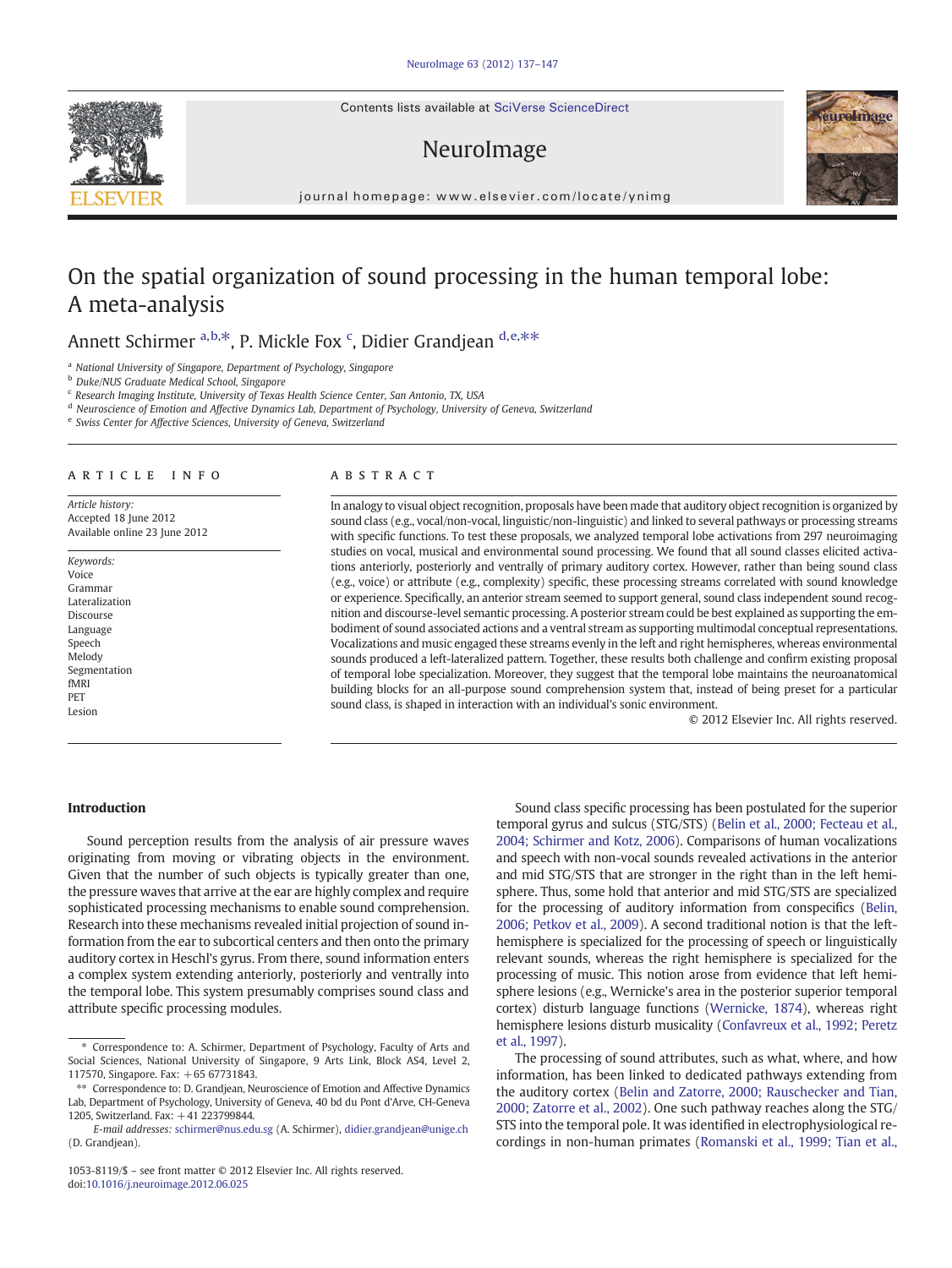<span id="page-1-0"></span>[2001\)](#page-10-0) and subsequently replicated in human functional neuroimaging studies ([Alain et al., 2001; Arnott et al., 2005; De Santis et al., 2007](#page-9-0); for a meta-analysis of human work see [Arnott et al., 2004; DeWitt and](#page-9-0) [Rauschecker, 2012](#page-9-0)). Because of its sensitivity to recognizable or intelligible sounds it appeared important for auditory "what" processing [\(Scott et al., 2000\)](#page-10-0) and was consequentially termed the auditory "what" pathway. Moreover, because its anterior extension was found to correlate with acoustic complexity and combinatory processing demands, some proposed that it serves sound structure building relevant for the analysis of sound sequences such as words, spoken sentences or musical phrases [\(DeWitt and Rauschecker, 2012; Friederici, 2012;](#page-10-0) [Lau et al., 2008](#page-10-0)).

A second pathway extends from auditory cortex posteriorly to the angular gyrus including temporal plane and planum polare. Given its role in sound localization [\(Rauschecker and Tian, 2000](#page-10-0)), it was termed the "where" pathway. However, other processes, apart from sound localization depend on posterior STG and thus other functions have been proposed. For example, lesions to Wernicke's area within the posterior STG result in difficulty to access word meaning ([Wernicke, 1874](#page-10-0)) suggesting a role of this region in lexical and/or semantic processing. Accordingly, one proposal is that the posterior STG supports sound-tomeaning transformations [\(Lau et al., 2008](#page-10-0)). Another proposal is that posterior STG enables the analysis of spectral changes relevant for sound identification ([Belin and Zatorre, 2000](#page-10-0)). Lastly, some researchers propose the posterior pathway to interface sound perception with motor and somatosensory representations in the frontal and parietal lobes and to support motor and sensory prediction during auditory perception and vocal production [\(Friederici, 2012; Rauschecker and Scott,](#page-10-0) [2009\)](#page-10-0).

A third pathway extends from the auditory cortex ventrally into the middle temporal gyrus (MTG) and the temporo-parietal junction. This pathway was first postulated by [Hickok and Poeppel \(2000\).](#page-10-0) In a literature review, these authors observed that brain lesion and neuroimaging work implies a left-lateralized mid/posterior MTG contribution to semantic processing. Thus, Hickok and Poeppel concluded that the mid/posterior MTG forms the extension of a ventral pathway, which supports the mapping of sound-based lexical representations on semantic knowledge stored elsewhere in the brain. This proposal received support from multiple subsequent studies. Moreover, recent reviews of this work and other work related to speech processing [\(Friederici, 2012; Price, 2010\)](#page-10-0) highlighted the role of a ventral pathway in meaning analysis albeit reporting an overlap of this pathway with other language functions.

Taken together, existing work suggests a range of functional subdivisions within the temporal lobe. Although each of these divisions is founded on a supporting body of evidence, the latter often comes from specifically designed studies and may not fully consider other, potentially conflicting, work. Moreover, existing evidence is likely compromised by the many limitations of current neuroimaging research including underpowered designs, a prevalence of false positive results and a lack of direct replication [\(Yarkoni et al., 2010\)](#page-10-0). Therefore, models of auditory processing and temporal lobe function need to also consider larger scale evidence as is afforded by a meta-analysis of published work.

Here, we set out to provide such evidence. In a comprehensive literature search, we identified 297 relevant studies that employed human vocalizations, music and inanimate environmental sounds and that found activations in the temporal lobe. Activations elicited to human vocalizations and music were classified into four levels of structural complexity ranging from low (e.g., syllables/tones) to high complexity (e.g., discourse/orchestral pieces). Using activation likelihood estimation [\(Eickhoff et al., 2009; Turkeltaub et al., 2002\)](#page-10-0), we determined convergence in brain activation for the different sound classes and complexity levels. Moreover, we contrasted activations elicited by human vocalizations with those of music and environmental sound and we contrasted activations associated with different levels of structural complexity. Through these analyses, we hoped to identify voice, speech or music specialized regions and shed light on some of the proposed sound processing pathways.

#### Methods

#### Data collection

The positron emission tomography (PET) and functional magnetic resonance imaging (fMRI) studies included in the present metaanalysis fulfilled the following criteria. They were published in English, conducted in healthy, young or middle-aged adults, used auditory stimuli, and reported whole brain contrasts with peak activations in the temporal lobe. Studies presenting auditory information concurrently with information in other modalities were excluded, unless the authors analyzed auditory processing separately.

The relevant studies were identified in two steps. First, we searched the BrainMap database ([http://www.brainmap.org/;](http://www.brainmap.org/) [Laird et al., 2005](#page-10-0)) for studies involving auditory stimulation that elicited activity in the temporal lobe. Second, we conducted a PubMed search limited to articles published before August 31 2010. The keywords (intonation OR prosody OR prosodic OR vocal OR voice OR speech OR vocalization OR vocalisation OR vocalizations OR vocalisations) were used for identifying articles on the perception of human vocalizations. The keywords (animal OR primate OR animals OR primates OR mammal OR mammals) AND (vocalization OR vocalisation OR call OR sound OR sounds OR vocal OR vocalizations OR vocalisations) were used for identifying articles on the perception of non-human animal vocalizations. The keywords (music OR musical) and (sounds OR tones OR sound OR tone) were used for identifying studies on the perception of music and other sounds, respectively. To restrict our search to fMRI or PET studies, we always combined these keywords with the following search terms: (fMRI OR functional magnetic resonance imaging OR functional neuroimaging OR PET OR positron emission tomography).

#### Data set

As the number of studies on animal vocalizations was small (16), animal vocalizations were excluded from this meta-analysis. Likewise excluded were comparisons that involved mixed sound categories (e.g., that combined the presentation of animal vocalizations and environmental sounds) and artificially modified vocalizations that no longer sounded as coming from a human (e.g., noise vocoded speech). The final data set comprised 297 studies, 52 using PET, 244 using fMRI, and one using both PET and fMRI (see Supplementary materials). As the majority of peak activations (71.5%) were specified in Talairach space and space conversions are not without problems, we aimed at reducing noise by converting the smaller number of peak activations specified in MNI (Montreal Neurological Institute) space to Talairach space. Space conversion was achieved using the brainmap toolbox [\(http://brainmap.org/icbm2tal/\)](http://brainmap.org/icbm2tal/). All activations were positive.

For analysis purposes, we specified three factors and sorted all contrasts according to these factors. The first factor was called Sound Class and comprised three levels: (1) human vocalizations, (2) music, and (3) environmental sounds. The level human vocalizations included intelligible spoken syllables, words, sentences, discourse as well as purely vocal sounds (e.g., humming or affective bursts). Studies providing activations for the latter kind of stimuli were very small (5). Thus, they were not analyzed separately but simply folded into the main analysis of human vocalizations. This analysis and an analysis excluding these few activations revealed comparable results. The level music included individual tones, simple melodies, harmonies and orchestral pieces. The level environmental sounds included noise and sounds produced by natural events or objects in the environment.

The second factor was called Contrast Category and comprised four levels: (1) stimulus vs rest, (2) stimulus vs different stimulus from the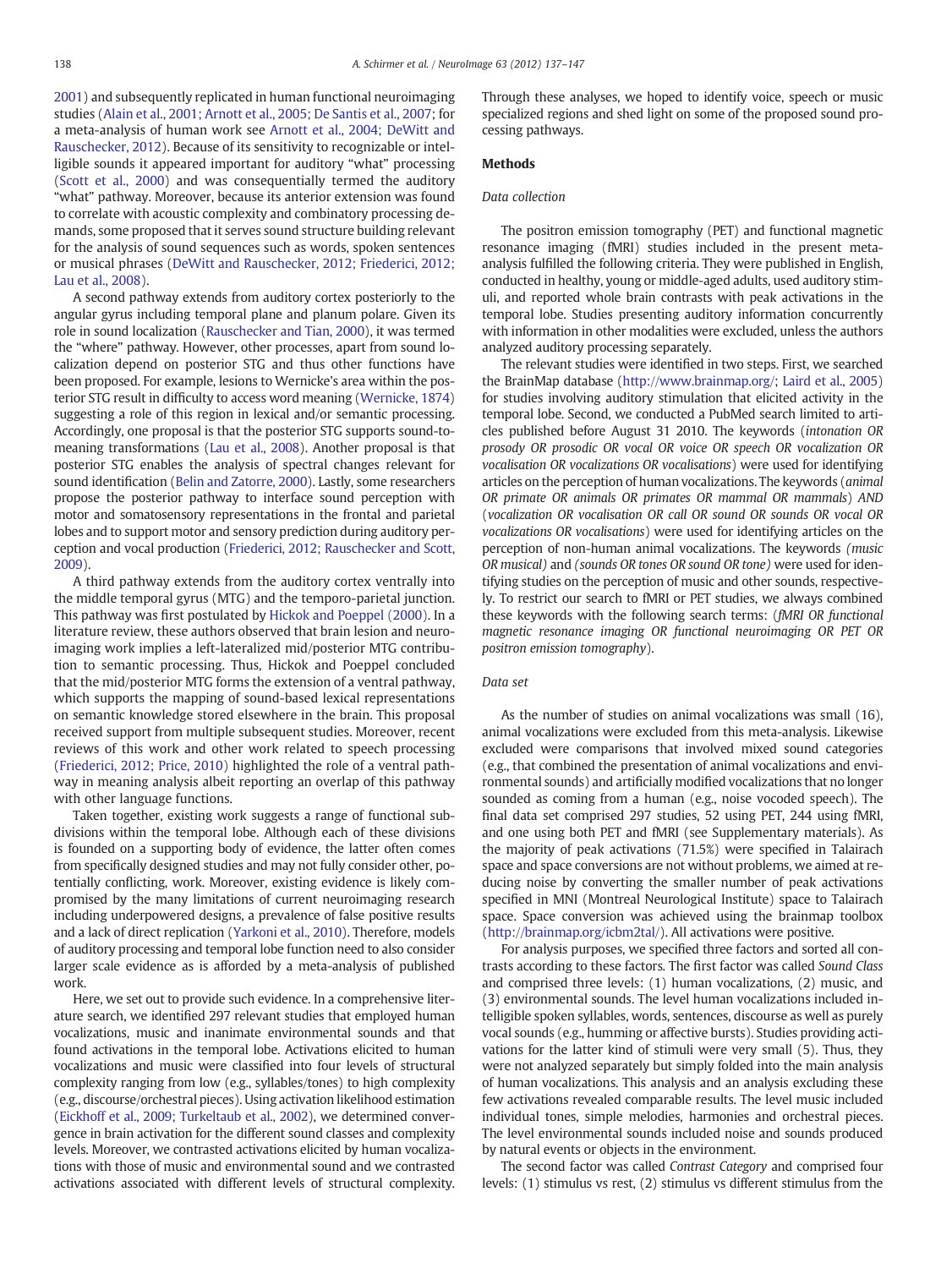same sound class (e.g., spoken sentences vs. spoken words), (3) stimulus vs stimulus from a different sound class (e.g., vocalizations vs music), and (4) stimulus in one task vs the same stimulus in another task (e.g., vocalizations during speaker sex vs phoneme categorization).

The third factor was called Structural Complexity. Its levels differed as a function of Sound Class. For human vocalizations, four complexity levels were specified as (1) phonemes/syllables, (2) words, (3) sentences and (4) discourse. For music, four complexity levels were specified as (1) individual tones, (2) individual melodies, (3) melodies in a harmonic context and (4) multi-instrumental pieces. The complexity levels for environmental sounds were not as differentiated as the complexity levels for human vocalizations and music. For a comparison between environmental sounds and human vocalizations, we roughly equated environmental sounds with the complexity level 2 and thus used only spoken words for this comparison. The number of studies for each sound class, contrast and complexity is presented in Table 1.

#### Data analysis

Given the number of contrasts available for the different factors and factor levels, three main comparisons were deemed feasible and subjected to statistical analysis: (1) human vocalizations vs music, (2) human vocalizations vs environmental sounds, and (3) human vocalizations of different Structural Complexity (phonemes/syllables vs words, words vs sentences, sentences vs discourse). The analysis of these comparisons was done using two different approaches. First, we followed the traditional approach taken by previous meta-analyses (e.g., [Kim, 2011; Lamm et al., 2011; Sabatinelli et al., 2011](#page-10-0)) using an inhouse Java version of GingerALE [\(Eickhoff et al., 2009; Turkeltaub et](#page-10-0) [al., 2012;](#page-10-0) [www.brainmap.org\)](http://www.brainmap.org) — a publicly available meta-analysis tool based on the activation likelihood estimation (ALE) method developed by [Turkeltaub et al. \(2002\)](#page-10-0). Second, we modified the traditional approach by using GingerALE in conjunction with a matching procedure aimed at equating study numbers for the factors and factor levels

#### Table 1

| Number of studies for variables of interest. |  |  |
|----------------------------------------------|--|--|
|----------------------------------------------|--|--|

|                                                                                 | Human<br>vocalizations | Music                   | Environmental<br>sounds |
|---------------------------------------------------------------------------------|------------------------|-------------------------|-------------------------|
| Contrast category 1: stimulus $>$ rest                                          |                        |                         |                         |
| Structural Complexity 1                                                         | 17                     | 25                      |                         |
| <b>Structural Complexity 2</b>                                                  | 23                     | 3                       | 21                      |
| <b>Structural Complexity 3</b>                                                  | 19                     | 3                       |                         |
| Structural Complexity 4                                                         | 10                     | $\overline{2}$          |                         |
| Contrast Category 2: stimulus > different stimulus from the same sound class    |                        |                         |                         |
| Structural Complexity 1                                                         | 16                     | 10                      |                         |
| Structural Complexity 2                                                         | 27                     | 6                       | 14                      |
| Structural Complexity 3                                                         | 15                     | 2                       |                         |
| Structural Complexity 4                                                         | 2                      | $\overline{\mathbf{4}}$ |                         |
| Contrast Category 3: stimulus > different stimulus from a different sound class |                        |                         |                         |
| Structural Complexity 1                                                         | 15                     | 30                      |                         |
| Structural Complexity 2                                                         | 32                     | 7                       | 18                      |
| Structural Complexity 3                                                         | 43                     | 2                       |                         |
| Structural Complexity 4                                                         | 13                     | 3                       |                         |
| Contrast Category 4: stimulus > same stimulus in another task                   |                        |                         |                         |
| Structural Complexity 1                                                         | 5                      | 8                       |                         |
| Structural Complexity 2                                                         | 11                     | $\overline{2}$          | 2                       |
| <b>Structural Complexity 3</b>                                                  | 11                     | $\Omega$                |                         |
| Structural Complexity 4                                                         | $\overline{2}$         | 1                       |                         |
| Total <sup>a</sup>                                                              | 196                    | 89                      | 43                      |

The total number of studies listed here is NOT the sum of studies listed above. This is because some studies performed multiple contrasts and included stimuli of different sound classes or complexity levels. Hence, the sum of the total number of studies using vocalizations, music and environmental sounds, respectively, is greater than the total number of studies  $(N = 297)$  included in this meta-analysis.

specified above. This was done to prevent our results from being confounded by the contribution of different methodological approaches as captured by the factors Structural Complexity and Contrast Category. For example, research on human vocalization has explored the phoneme/ syllable, word, sentence and discourse levels relatively evenly such that the number of available studies for these levels of Structural Complexity is fairly balanced (Table 1). In comparison, research on music has explored the tone level more frequently than other levels of Structural Complexity. Thus, a traditional, unmatched comparison of human vocalizations and music might reveal processing differences that arise from differences in Structural Complexity rather than Sound Class. Our second analysis addressed this concern. The results reported in this paper were significant with both the traditional and the modified approach. Both approaches are described below.

For the traditional approach, activation foci for a particular Sound Class were organized by study and Gaussian widths were calculated as described by [Eickhoff et al. \(2009\).](#page-10-0) Subsequently, a modeled activation (MA) map of activation likelihood was computed for each study by taking the maximum probability associated with any one focus of the study. The voxelwise union of the probabilities in all the MA maps was then used to calculate an activation likelihood estimation (ALE) map indicating the likelihood of a given voxel to be activated [\(Turkeltaub et al., 2012\)](#page-10-0). The ALE map was tested against a null-distribution reflecting a random spatial association of MA maps across studies ([Eickhoff et al., 2009\)](#page-10-0). Unless stated otherwise, we used the false discovery rate (FDR) method for multiple comparison correction with an FDR value of 0.05 [\(Genovese et al., 2002\)](#page-10-0). For the purpose of describing the activations for the different Sound Classes, we subjected the thresholded ALE maps to the cluster analysis implemented in GingerALE with a minimum cluster volume size of 15 mm<sup>3</sup>. We choose a minimum that only removed single-voxel clusters in order to avoid overly stringent thresholding and to enable a thorough exploration of Sound Class related effects. For the purpose of describing Sound Class differences and differences between human vocalizations of different Structural Complexity, we subjected the thresholded ALE maps to the subtraction algorithm implemented in GingerALE with an FDR corrected p-value of 0.05. The results of this subtraction then underwent the same cluster analysis as was described for the thresholded ALE maps above.

The modified analysis approach used a similar basic procedure as the traditional approach with the exception that study numbers were matched across conditions of interest before being subjected to GingerALE. Specifically, we tried to match the number of studies for levels of Structural Complexity and Contrast Category in the comparisons of interest (i.e., human vocalizations vs music; human vocalizations vs environmental sounds; human vocalizations of different structural complexity levels) as to eliminate the influence of these factors on the results. To this end, we checked which of the two conditions in a comparison had the smaller number of studies for a given level of Structural Complexity and Contrast Category (Table 1). For example, the comparison of human vocalizations and music was collapsed over all levels of Structural Complexity and Contrast Category, while keeping the absolute number of studies for the levels of these factors comparable between voice and music. We used the smaller number of studies (i.e., either the number of studies available for human vocalizations or music) to randomly select the same number of studies from the other condition thus generating stimulus sets that were partially fixed and partially random. As can be inferred from Table 1, for human vocalizations we would select all available studies for Structural Complexity (SC) level 1/ Contrast Category (CC) level 1, SC level 1/CC level 3, SC level 1/CC level 4, and SC level 4/CC level 2. Thus, the studies selected for these levels were fixed. For the remaining combinations of Structural Complexity and Contrast Category, we would randomly pick studies from the number of available human vocalization studies to match the smaller number of available music studies. To make full use of the available data and to reduce the impact of outliers, we randomly created 100 such data sets for each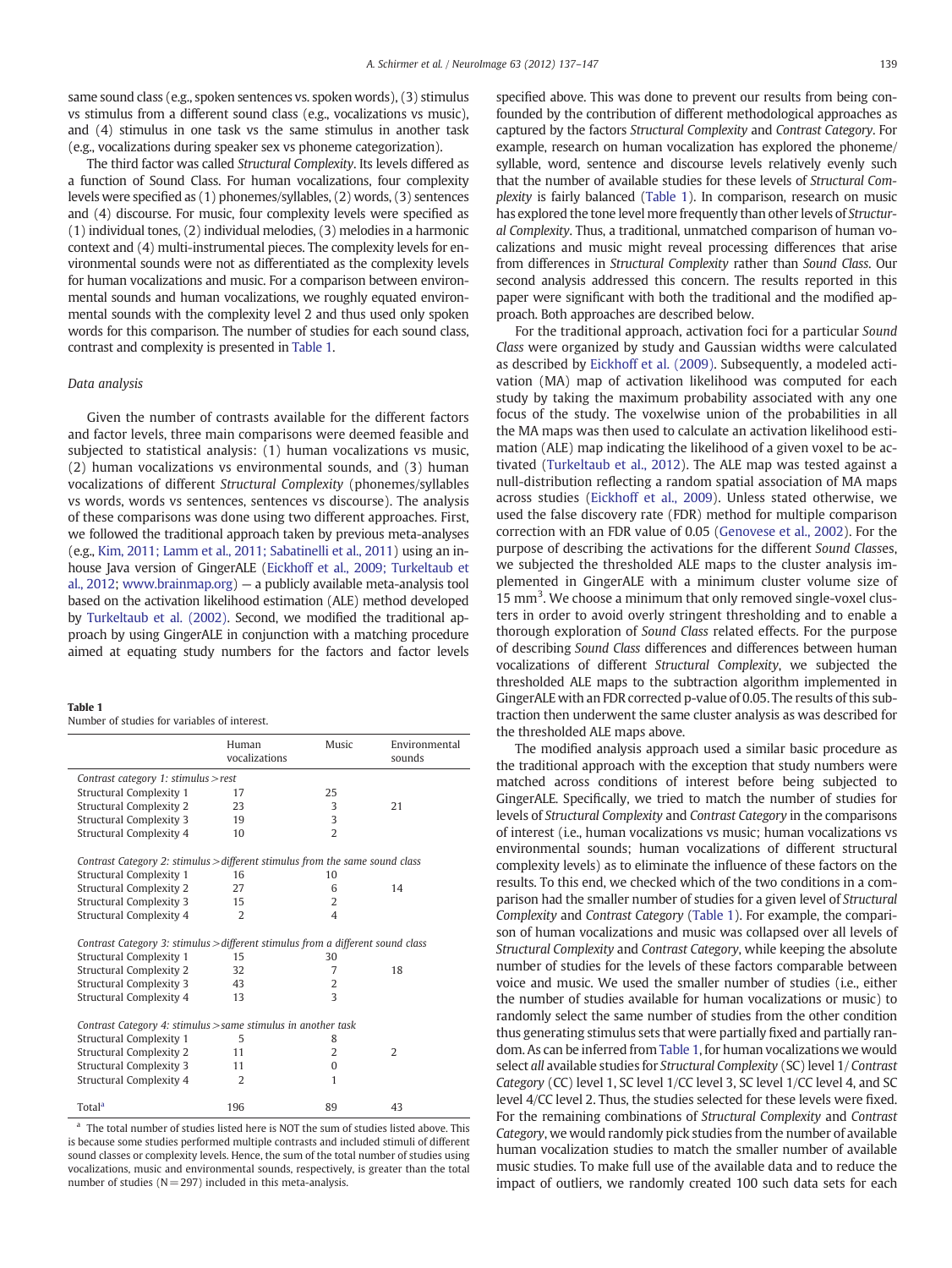

Fig. 1. Z-maps with significant activation clusters for human vocalizations and music in neurological space (left=left). Z-coordinates for the axial slices are −24, −14, −4, 6, and 10 from left to right, respectively.

condition. Returning to our example of the human vocalization/music comparison, we would repeat 99 times the partially fixed/partially random selection of studies for human vocalizations and music as described above.

To examine the activation patterns in individual conditions, the data sets derived in the previous step were subjected to GingerALE, which produced thresholded ALE-maps as well as corresponding z-maps for each data set. If appropriate (i.e., this did not apply for environmental sounds as explained further below), we then performed a conjunction analysis on the 100 z-maps considering a voxel significant if it was activated above threshold in 95 of the 100 maps. The resulting conjunction map was subjected to the cluster analysis implemented in GingerALE with a minimum cluster volume size of 15 mm<sup>3</sup>. Between condition comparisons were conducted in two ways. First, we performed 100 subtraction analyses by subtracting the 100 maps created for one condition  $(e.g., human vocalizations)$  from the map(s) created for the other condition (e.g., music) in a given comparison. In the comparison of human vocalizations and music and the comparison of the different voice complexity levels, we picked a map in one condition and randomly selected without replacement a map from the other condition for subtraction. In the comparison of human vocalizations and environmental sounds, we performed 100 subractions using the 100 voice maps and the one map computed for environmental sounds. For environmental sounds, study numbers were consistently smaller than for human vocalizations such that they always entered the final contrast set and no random selection was possible. Subtractions were done using the algorithm implemented in GingerALE with an uncorrected p-value of 0.05 and the results again subjected to a conjunction analysis, which identified voxels that were significant in 95 out of 100 maps. Finally, the cluster analysis implemented in GingerALE was applied to the conjunction map using a minimum cluster volume size of 15 mm<sup>3</sup>.

By controlling for major confounds such as Structural Complexity and Contrast Category and conducting 100 randomly sampled analyses of which 95 had to be significant, this second approach was very rigorous. Moreover, it was potentially too conservative as the GingerALE subtraction algorithm already conducts 5000 permutations in which activations from the two conditions are randomly drawn and compared thereby controlling for differences in study numbers (note that this control does not address methodological confounds between the conditions of interest). Thus, we chose a relatively liberal uncorrected p-value of 0.05 here. To ensure that this liberal p-value did not lead to falsepositive activations, we only report activations that were significant with both the traditional approach using an FDR corrected p-value and the modified approach.

#### Results

#### Voice and music processing

As described in the [Methods](#page-1-0) section, voice and music processing were assessed by collapsing over the different levels of Structural Complexity and Contrast Category while keeping the number of studies for each level of these factors comparable between the two Sound Classes. Moreover, we first examined each Sound Class separately and subsequently performed a subtraction.

Human vocalizations produced two clusters (Fig. 1, [Table 2,](#page-4-0) Supplementary Material Map1). The first and larger cluster was located in the left hemisphere with the largest extrema centering in the MTG and four other extrema centering along the STG. The cluster extended from primary auditory cortex to STG/STS/MTG reaching into the posterior insula, anteriorly into the temporal pole and posteriorly into the supramarginal gyrus. A second cluster was located in the right hemisphere with three extrema along the STG. Like the left hemisphere cluster, it extended from auditory cortex to STG/STS/MTG and reached into the posterior insula, the anterior pole and the supramarginal gyrus. For vocalizations and the other sound types examined here, we conducted a lateralization analysis. To this end, we flipped the coordinates for voice activations on the X-axis for all 100 stimulus sets and subtracted each flipped set from its original. The results were then subject to a conjunction analysis as described in the [Methods](#page-1-0) section. This approach revealed no significant differences for vocalizations between the left and right hemispheres. However, with a lower significance criterion, $<sup>1</sup>$ </sup> we observed a small cluster of greater activation likelihood in the left hemisphere. The cluster was located in the medial aspect of the primary auditory cortex.

Music produced four clusters (Fig. 1, [Table 2](#page-4-0), Supplementary Material Map2). The largest one was located in the right hemisphere and comprised extrema in STG/STS/MTG. It extended from the primary auditory cortex to the posterior insula, the anterior pole and the supramarginal gyrus. The first music cluster was thus comparable to the voice clusters reported above. The second music cluster was located in the left hemisphere. Its extrema were widely distributed across primary auditory cortex, STG/STS, MTG and even included the ITG. Apart from these extrema,

All analyses were conducted 100 times drawing randomly from a pool of available studies. Activations were considered significant, if they emerged in more than 95 cases (see the [Methods](#page-1-0) section for more details). For the analysis reported here, we reduced this threshold to 80 cases.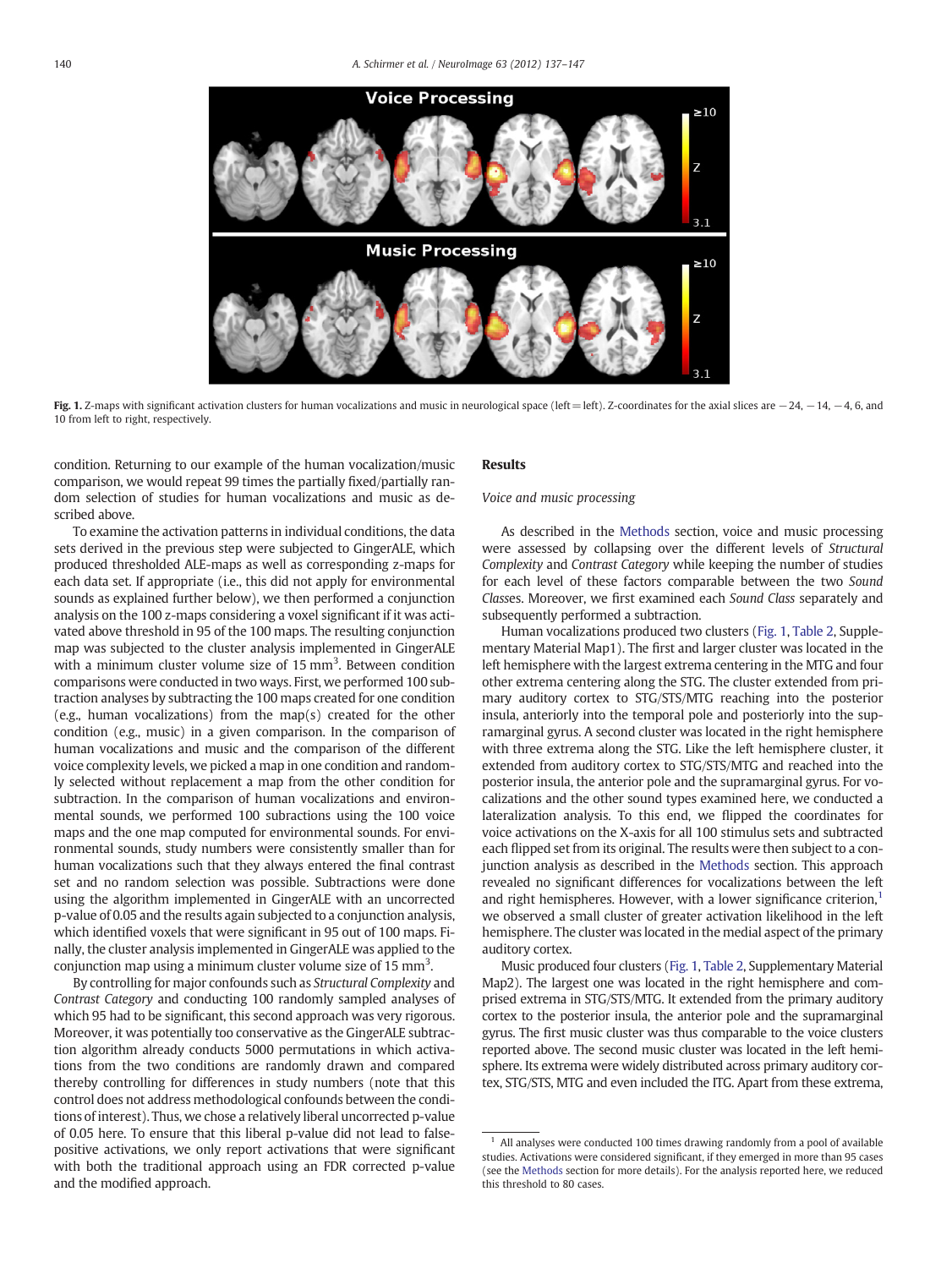<span id="page-4-0"></span>

| Table 2                                |  |
|----------------------------------------|--|
| Comparison of vocalizations and music. |  |

| Cluster                     | Activation extrema (BA)                                | Talairach (x,y,z) | Extent $(mm3)$ | Ζ    | Included subregions (BA)   |
|-----------------------------|--------------------------------------------------------|-------------------|----------------|------|----------------------------|
| Human vocalizations         |                                                        |                   |                |      |                            |
| $\mathbf{1}$                | L MTG (21)                                             | $-53, -22,5$      | 27,856         | Inf  | L AC (41,42)               |
|                             | L STG (22)                                             | $-54, -52, 6$     |                | 4.1  | L temporal pole (38)       |
|                             | L STG (39)                                             | $-46 - 52,16$     |                | 3.4  | L MTG (37)                 |
|                             | L posterior insula (13)                                | $-52, -44, 18$    |                | 3.2  | L supramarginal gyrus (40) |
|                             | L STG (22)                                             | $-58, -48,14$     |                | 3.2  | L postcentral gyrus (43)   |
| 2                           | R STG (22)                                             | $53 - 16, 2$      | 22,488         | Inf  | R MTG (21)                 |
|                             | R STG (38)                                             | $48,8,-10$        |                | 4.1  | R AC (41,42)               |
|                             | R STG (38)                                             | $54, 12, -16$     |                | 3.1  | R posterior insula (13)    |
|                             |                                                        |                   |                |      | R temporal pole (38)       |
|                             |                                                        |                   |                |      | R supramarginal gyrus (40) |
| Music                       |                                                        |                   |                |      |                            |
| $\mathbf{1}$                | R MTG (21)                                             | $51, -27, 6$      | 27,008         | Inf  | R AC (41,42)               |
|                             | R STG (22)                                             | $54, -6, -6$      |                | 7.6  | R posterior insula (13)    |
|                             | R MTG (21)                                             | $54, -44, 10$     |                | 5.3  | R supramarginal gyrus (40) |
|                             | R STG (38)                                             | $50,12,-8$        |                | 3.8  | R MTG (39)                 |
|                             | R STG (38)                                             | $48,8,-16$        |                | 3.3  |                            |
| 2                           | L STG (22)                                             | $-56 - 17.2$      | 26,120         | Inf  | L AC (42)                  |
|                             | L STG (22)                                             | $-60, -28, 6$     |                | 7.8  | L posterior insula (13)    |
|                             | LAC $(41)$                                             | $-44, -28, 10$    |                | 7.6  | L temporal pole (38)       |
|                             | LAC $(41)$                                             | $-54, -26,8$      |                | 7.5  | L supramarginal gyrus (40) |
|                             | L AC (41)                                              | $-48 - 26.8$      |                | 7.2  |                            |
|                             | L MTG (37)                                             | $-52, -52, 2$     |                | 3.4  |                            |
|                             | L MTG (21)                                             | $-58, -40, -4$    |                | 3.4  |                            |
|                             | L ITG (37)                                             | $-56, -56, 0$     |                | 3.4  |                            |
|                             | L MTG (21)                                             | $-50.0 - 16$      |                | 3.3  |                            |
| 3                           | L fusiform gyrus (37)                                  | $-44, -54, -10$   | 96             | 3.1  | NA                         |
| $\overline{4}$              | L MTG (39)                                             | $-42,-68,18$      | 88             | 3.4  | <b>NA</b>                  |
| Human vocalizations > music |                                                        |                   |                |      |                            |
| $\mathbf{1}$                | LAC $(42)$                                             | $-60, -20, 10$    | 128            | 1.9  | <b>NA</b>                  |
|                             | LAC $(41)$                                             | $-56 - 18,12$     |                | 1.8  |                            |
| $\overline{2}$              | L MTG                                                  | $-52, -32, 0$     | 16             | 1.7  | <b>NA</b>                  |
|                             | Human vocalizations > music (syllables and tones only) |                   |                |      |                            |
| $\mathbf{1}$                | R MTG                                                  | $62,0,-8$         | 88             | 1.86 | <b>NA</b>                  |

the second music cluster also included secondary auditory cortex, posterior insula, anterior pole, and supramarginal gyrus. The third and the forth clusters were located in the left fusiform gyrus and the left MTG, respectively. A statistical comparison between hemispheres revealed two regions that were more likely activated in the left than in the right hemisphere and two regions that were more likely activated in the right than in the left hemisphere (Table 3). Compared to activations in the right hemisphere, activations in the left hemisphere extended more posteriorly, dorsally and medially in the auditory cortex as well as more ventrally and laterally in the MTG. Please note that the extension in the auditory cortex compares to the subthreshold lateralization effect observed for vocalizations. Compared to activations in the left hemisphere, activations

#### Table 3

l.

l.

Lateralization patterns — activation likelihood clusters that are greater in one hemisphere as compared to the other.

| Cluster              | Activation extrema (BA)                                                | Talairach (x,y,z) | Extent $(mm^3)$ | Z   | Included subregions (BA)   |  |  |  |
|----------------------|------------------------------------------------------------------------|-------------------|-----------------|-----|----------------------------|--|--|--|
|                      | Human vocalizations (matched for comparison with music)                |                   |                 |     |                            |  |  |  |
|                      | L AC $(41)^a$                                                          | $-42 - 32.10$     | 112             | 1.8 | <b>NA</b>                  |  |  |  |
| Music                |                                                                        |                   |                 |     |                            |  |  |  |
| 1                    | $L$ Insula $(13)$                                                      | $-40, -28, 20$    | 456             | 2.1 | LAC $(41)$                 |  |  |  |
| 2                    | L MTG (21)                                                             | $-66, -32, -2$    | 288             | 2   | L MTG (22)                 |  |  |  |
| 3                    | R MTG (21)                                                             | $49, -32, -1$     | 184             | 2   | R MTG (22)                 |  |  |  |
| $\overline{4}$       | R AC (42)                                                              | $64 - 18,12$      | 72              | 1.7 | <b>NA</b>                  |  |  |  |
|                      | Human vocalizations (matched for comparison with environmental sounds) |                   |                 |     |                            |  |  |  |
|                      | LAC(41)                                                                | $-34 - 30.10$     | 40              | 1.7 | <b>NA</b>                  |  |  |  |
| Environmental sounds |                                                                        |                   |                 |     |                            |  |  |  |
|                      | L STG (22)                                                             | $-54, -47, 17$    | 3224            | 3.7 | L STG (13, 39)             |  |  |  |
|                      | L MTG (21)                                                             | $-49 - 41.13$     |                 | 3.5 | L supramarginal gyrus (40) |  |  |  |
|                      |                                                                        |                   |                 |     | LAC $(41)$                 |  |  |  |
| 2                    | L postcentral gyrus (40)                                               | $-52, -24, 16$    | 208             | 2.2 | LAC $(41)$                 |  |  |  |
| 3                    | L MTG (21)                                                             | $-58, -20,2$      | 144             | 1.8 | L STG (22)                 |  |  |  |
|                      |                                                                        |                   |                 |     | LAC $(41)$                 |  |  |  |
| 4                    | R fusiform gyrus (37)                                                  | $50, -44, -8$     | 112             | 2.3 | R MTG (20)                 |  |  |  |
| 5                    | LAC(41)                                                                | $-36 - 30.16$     | 64              | 1.9 | L insula $(13)$            |  |  |  |

a This activation showed at a lower significance criterion. It was significant in at least 80 of the 100 analyses conducted for vocalizations. For all other tests activations had to be significant in at least 95 of the 100 analyses conducted.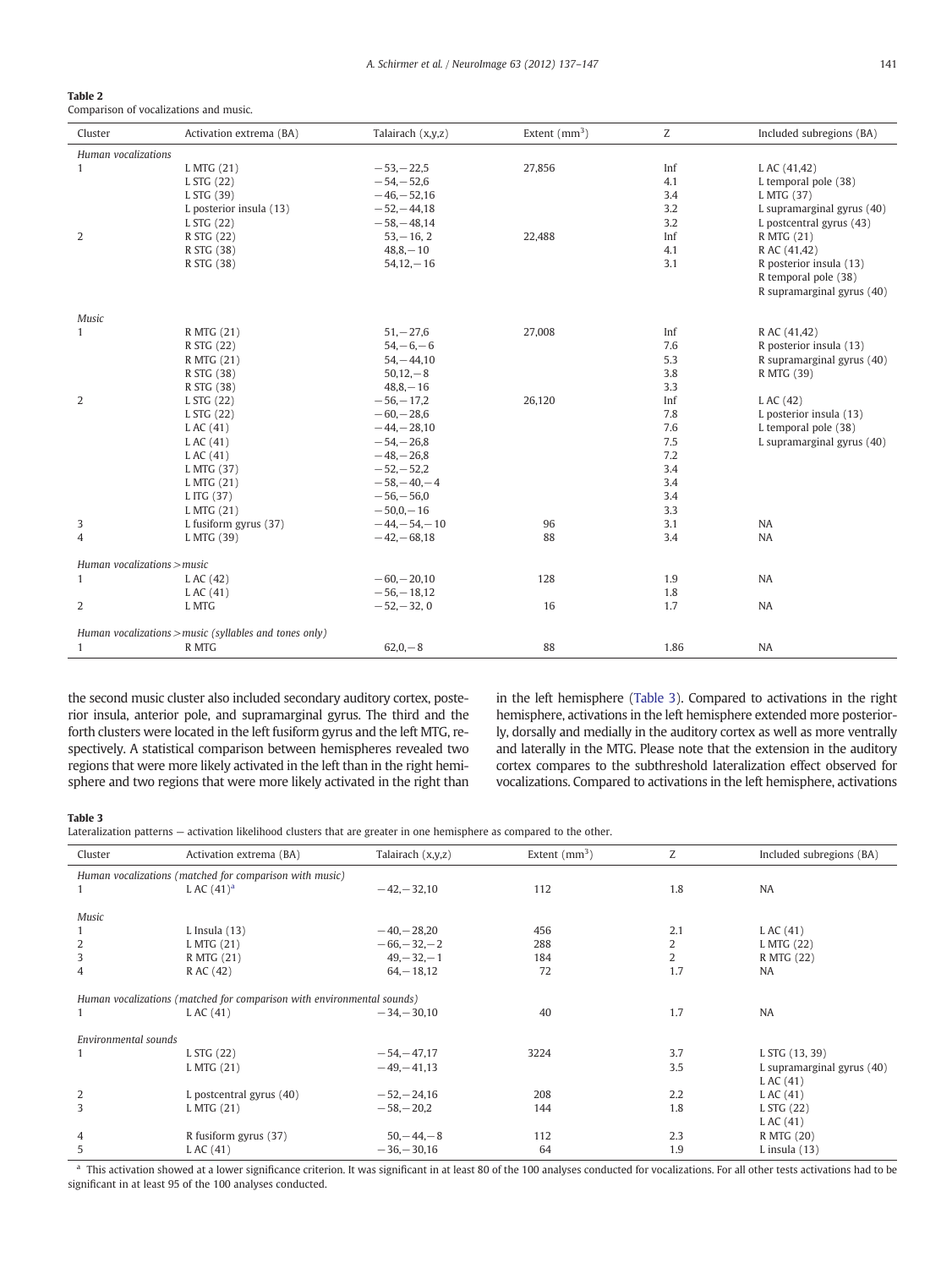<span id="page-5-0"></span>

Fig. 2. Z-maps with significant activation clusters for the subtraction analysis of human vocalizations and music in neurological space (left=left). Areas marked in red reflect greater activation likelihood for human vocalizations as compared to music. Coordinates for coronal, sagittal and axial slices are provided in white.

in the right hemisphere extended more laterally in the auditory cortex as well as more ventrally and medially in the MTG.

A subtraction analysis of human vocalizations and music revealed only two small clusters (Fig. 2, [Table 2,](#page-4-0) Supplementary Material Map3). Vocalizations were more likely than music to activate the left primary/ secondary auditory cortex and the left STS/MTG. A comparison with previously identified voice sensitive regions was achieved through visual inspection of a voice localizer developed and used by Belin and others [\(Belin et al., 2000; Frühholz et al., 2012](#page-10-0)). As this localizer was in MNI space, Talairach coordinates from cluster peaks of the present study were converted to MNI coordinates in Matlab using non-linear transformation [\(http://imaging.mrc-cbu.cam.ac.uk/imaging/MniTalairach\)](http://imaging.mrc-cbu.cam.ac.uk/imaging/MniTalairach). Visual identification of these coordinates on the MNI voice localizer indicated that neither of the two clusters fell neatly within putative voice regions. Instead, the first clusters bordered dorsally and the second cluster ventrally. There were no brain regions more likely activated for music than for vocalizations.

An additional subtraction analysis restricted to spoken syllables and tones could not replicate the two voice clusters suggesting that they were driven by higher order language processing. Compared to tones, spoken syllables or phonemes were more likely to activate an area in the right MTG. Again, this region failed to clearly fall within previously identified voice regions (Supplementary Material Map4). No regions were more strongly activated for tones than syllables.

#### Voice and environmental sound processing

As for the comparison between voice and music, we matched the number of studies contributing to the comparison between voice and environmental sounds. Additionally, we matched Structural Complexity and Contrast Category by restricting the selection of voice studies to those of spoken words and by equating study numbers at the four Contrast Category levels as specified in the [Methods](#page-1-0) section. Therefore, the voice studies included here differ from those used for the music comparison.

Nevertheless, we obtained voice activations comparable to those reported above. Specifically, there were two clusters (Fig. 3, [Table 4,](#page-6-0) Supplementary Material Map5). The larger, left hemisphere cluster had one extrema in the mid STG, one in the posterior insula and one in the posterior STG. The cluster included primary and secondary auditory cortices, postcentral gyrus, STS, and MTG reaching anteriorly into the temporal pole and posteriorly into the supramarginal gyrus. The second cluster was located in the right hemisphere with four



Fig. 3. Z-maps with significant activation clusters for human vocalizations (i.e., words), environmental sounds, and human vocalizations versus environmental sounds in neurological space (left=left). For the latter maps, greater activation likelihood for vocalizations is illustrated in red/yellow, while greater activation likelihood for environmental sounds is illustrated in blue/green. Z-coordinates for the axial slices are  $-24$ ,  $-14$ ,  $-4$ , 6, and 10 from left to right, respectively.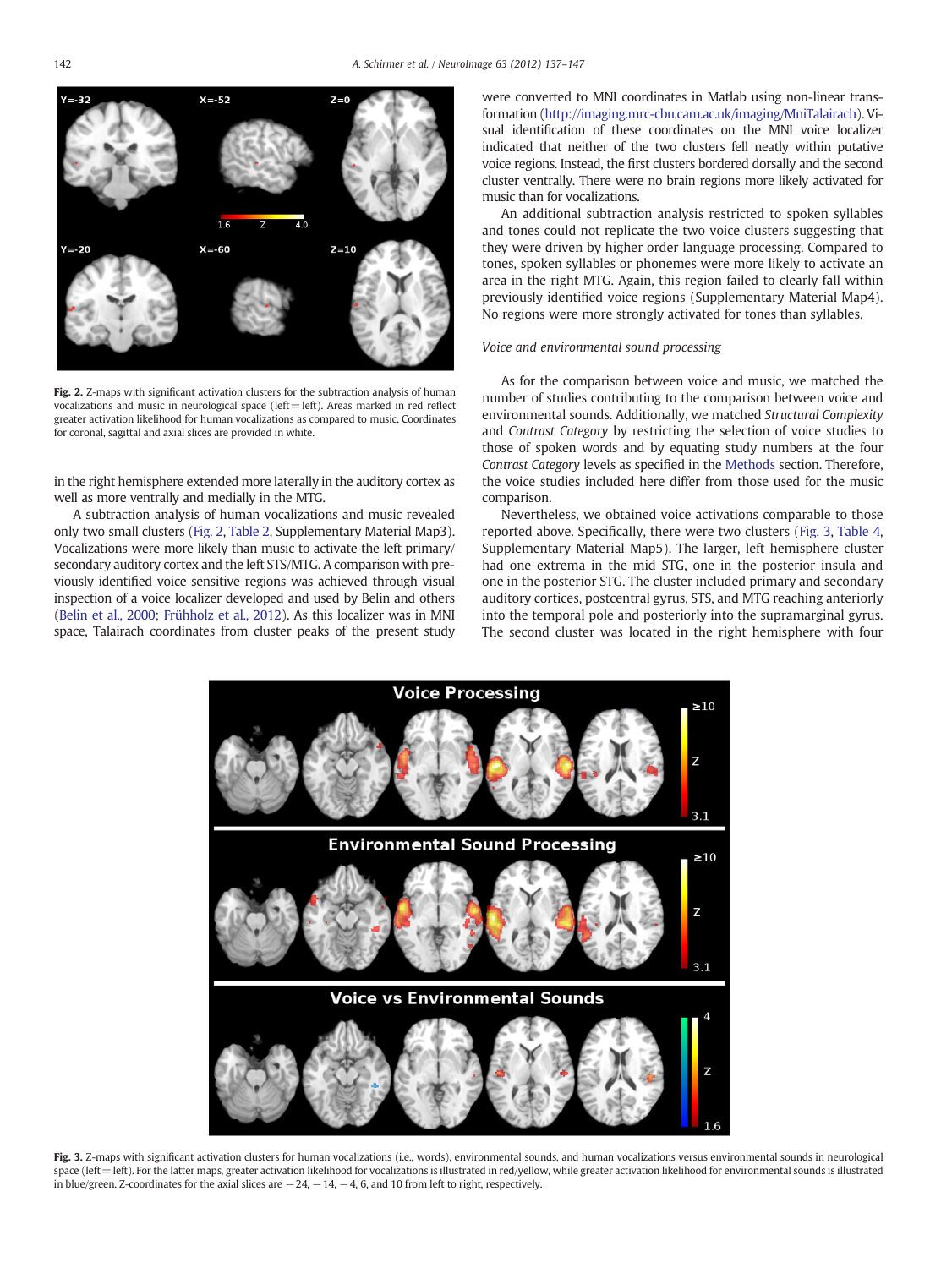<span id="page-6-0"></span>

| Table 4 |                                                       |  |
|---------|-------------------------------------------------------|--|
|         | Comparison of vocalizations and environmental sounds. |  |

| Cluster              | Activation extrema (BA)                    | Talairach (x,y,z) | Extent $(mm3)$ | Z   | Included subregions (BA)      |
|----------------------|--------------------------------------------|-------------------|----------------|-----|-------------------------------|
| Human vocalizations  |                                            |                   |                |     |                               |
| $\mathbf{1}$         | L STG (22)                                 | $-52, -21, 5$     | 19,088         | Inf | L AC (41,42)                  |
|                      | L posterior insula (13)                    | $-36 - 38,18$     |                | 3.4 | L MTG (20, 21, 37)            |
|                      | L STG (22)                                 | $-52, -54, 6$     |                | 3.2 | L temporal pole (38)          |
|                      |                                            |                   |                |     | L supramarginal gyrus (40)    |
|                      |                                            |                   |                |     | L postcentral gyrus (43)      |
| 2                    | R STG (22)                                 | $56 - 21.4$       | 16,080         | Inf | R AC cortex (41,42)           |
|                      | R STG (22)                                 | $50, -12,4$       |                | 7.1 | R MTG (21)                    |
|                      | R STG (22)                                 | $50,2,-4$         |                | 4.9 | R temporal pole (38)          |
|                      | R STG (38)                                 | 52,10,16          |                | 3.7 | R posterior insula (13)       |
|                      |                                            |                   |                |     | R precentral gyrus (40,43)    |
| Environmental sounds |                                            |                   |                |     |                               |
| 1                    | L MTG (21)                                 | $-58, -24,4$      | 26,576         | Inf | L AC (41,42)                  |
|                      | L STG (22)                                 | $-54,-6,-4$       |                | 8.0 | L temporal pole (38)          |
|                      | L STG (22)                                 | $-54,-12,0$       |                | 7.6 | L posterior insula (13)       |
|                      | L STG (22)                                 | $-48, -32, 4$     |                | 7.2 | L MTG (37,39)                 |
|                      | L MTG (21)                                 | $-52,-42,6$       |                | 6.7 | L postcentral gyrus (43)      |
|                      | L STG (22)                                 | $-62, -40, 16$    |                | 3.6 | L ITG $(19)$                  |
| $\overline{2}$       | R STG (22)                                 | $56 - 10 - 2$     | 18,360         | 7.6 | R AC (42)                     |
|                      | R AC (41)                                  | $58 - 30,6$       |                | 7.5 | R posterior insula (13)       |
|                      | R MTG (21)                                 | $54, -44, -2$     |                | 4.2 | R precentral gyrus (43)       |
|                      | R fusiform gyrus (37)                      | $46, -38, -12$    |                | 4.1 | R fusiform gyrus (20)         |
|                      | R temporal pole (38)                       | $50,8,-10$        |                | 3.8 | R parahippocampal gyrus (36)  |
| 3                    | R temporal pole (38)                       | $30,10,-30$       | 344            | 4.1 | <b>NA</b>                     |
| $\overline{4}$       | R MTG (21)                                 | $62,8,-16$        | 216            | 3.5 | <b>NA</b>                     |
|                      | R temporal pole (38)                       | $56,12,-20$       |                | 3.5 |                               |
| 5                    | R ITG (19)                                 | $50, -64, -4$     | 208            | 3.9 | R middle occipital gyrus (37) |
| 6                    | L temporal pole (38)                       | $-40,6,-16$       | 56             | 3.2 | NA                            |
| $\sqrt{ }$           | L MTG (21)                                 | $-40, -4, -32$    | 40             | 3.2 | <b>NA</b>                     |
| 8                    | L ITG (20)                                 | $-56 - 28 - 16$   | 40             | 3.2 | NA                            |
| 9                    | L parahippocampal gyrus (36)               | $-30, -26, -14$   | 32             | 3.2 | <b>NA</b>                     |
| 10                   | L fusiform gyrus (37)                      | $46, -50, -14$    | 16             | 3.1 | <b>NA</b>                     |
|                      |                                            |                   |                |     |                               |
|                      | Human vocalizations > environmental sounds |                   |                |     |                               |
| $\mathbf{1}$         | R AC (41)                                  | $48, -28, 18$     | 1784           | 2.8 | R AC (42)                     |
|                      |                                            |                   |                |     | R STG (22)                    |
|                      |                                            |                   |                |     | R posterior insula (13)       |
|                      |                                            |                   |                |     | R MTG (21)                    |
| 2                    |                                            | $-48 - 20.4$      | 1296           | 2.9 | R postcentral gyrus (40)      |
|                      | L STG (22)                                 | $-40, -20, 6$     |                | 2.0 | L MTG (21)                    |
|                      | L posterior insula (13)                    |                   |                |     |                               |
|                      | L AC (41)                                  | $-42, -30, 8$     |                | 1.9 |                               |
| 3                    | L AC (41)                                  | $-38 - 38,10$     | 32             | 2   | <b>NA</b>                     |
|                      | Environmental sounds > human vocalizations |                   |                |     |                               |
| $\mathbf{1}$         | R fusiform gyrus (20)                      | $40, -40, -14$    | 472            | 2.8 | R fusiform gyrus (37)         |
|                      |                                            |                   |                |     | R parahippocampal gyrus (36)  |

extrema distributed along the STG. It included primary and secondary auditory cortices, posterior insula, precentral gyrus, STS, and MTG reaching anteriorly into the temporal pole. A lateralization analysis revealed again a small significant cluster in the medial aspect of the auditory cortex that was more likely to be activated in the left as compared to the right hemisphere [\(Table 3](#page-4-0)). This cluster was comparable to the sub-threshold cluster observed in the lateralization analysis for vocalizations and the significant cluster for music reported above.

Ten clusters emerged from the analysis of environmental sounds [\(Fig. 3](#page-5-0), Table 4, Supplementary Material Map6). The first cluster was located in the left hemisphere and was about 40% larger than the corresponding vocal cluster. Its extrema lay in mid and posterior STG and posterior insula. It included primary and secondary auditory cortices, MTG reaching anteriorly into the temporal pole and posteriorly into the supramarginal gyrus. The second cluster was located in the left hemisphere with extrema in the primary auditory cortex, STG/STS, MTG, temporal pole and fusiform gyrus. It also included secondary auditory cortex, posterior insula, precentral gyrus, and parahippocampal gyrus. Other, smaller clusters were located in the temporal pole, MTG and ITG of the right and left hemispheres as well as the left parahippocampal gyrus. A lateralization analysis revealed significantly greater activation likelihood

in the left as compared to the right hemisphere. Specifically, there were four clusters more strongly activated in the left as compared to the right hemisphere. They were located in STG, MTG, postcentral gyrus, and auditory cortex, respectively ([Table 3](#page-4-0)). There was only one small cluster with greater activation likelihood in the right as compared to the left hemisphere. It was located in the fusiform gyrus.

The subtraction of voice and environmental sound activations revealed the following results. Voice was more likely to activate auditory regions in the right and left hemispheres (Supplementary Material Map7). The right hemisphere cluster peaked in the primary auditory cortex and included secondary auditory cortex, STG/STS, posterior insula, MTG and the postcentral gyrus. The smaller left hemisphere cluster had three extrema located in the STG, primary auditory cortex and posterior insula. It reached into the STS and MTG. In a comparison with previously reported voice-sensitive regions, we observed the clusters identified here to be located more dorsally. Nevertheless, both, especially the right-hemisphere cluster bled into putative voice regions [\(Fig. 3\)](#page-5-0). A third, small cluster was located in the left primary auditory cortex outside putative voice regions. Environmental sounds were more likely than vocalizations to activate the right fusiform gyrus ([Fig. 3,](#page-5-0) Table 4, Supplementary Material Map8).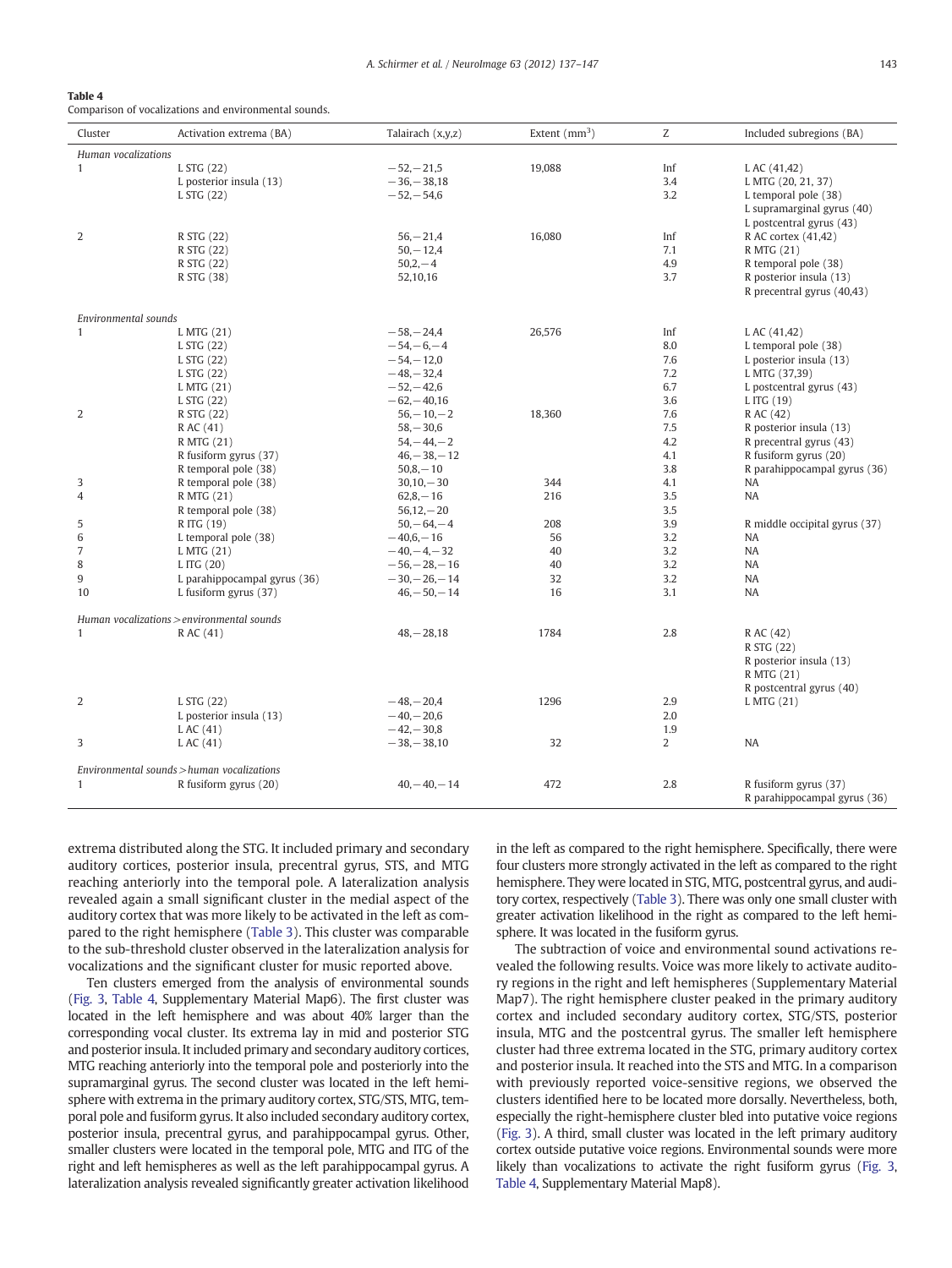

Fig. 4. Z-maps with significantly greater activation likelihood for human vocal discourse as compared to spoken sentences in neurological space (left=left). Z-coordinates for the axial slices are  $-29$ ,  $-24$ ,  $-14$ ,  $-9$ , and  $-4$  from left to right, respectively.

#### Structural complexity effects during vocal processing

An analysis of structural complexity effects would be of interest for sounds other than vocalizations. However, due to limitations of the available data set, such an analysis was feasible for vocalizations only. For the latter, we hypothesized an increase in activation likelihood with increasing structural complexity. To test this, we compared increasing levels of complexity matched for contrast type and study number. This comparison was non-significant for phonemes/syllables versus words and for words versus sentences. However, we observed five significant clusters for the comparison of sentences versus discourse (Fig. 4, Table 5, Supplementary Material Map9). The first two clusters were located in the left temporal pole reaching into the inferior frontal gyrus and the uncus. The other three clusters were located in the right ITG, the right temporal pole/MTG and the left STG, respectively. All these activations were greater for discourse than sentences. No significant effects were observed for the opposite contrast.

#### **Discussion**

The present study sought to test current notions about temporal lobe functional specialization. Of interest was whether and how activations elicited to human vocalizations differ from those elicited to other sounds and how a sound's structural complexity shapes the spatial pattern of activation. In the following we will discuss our findings with respect to prominent sound class specific processing proposals in the literature as well as proposals regarding neuroanatomical pathways specialized for certain sound attributes or informational content.

#### Sound class specific processing

For social animals like humans, sounds produced by conspecifics are probably more relevant than other sounds. Therefore, some have postulated the evolution of brain mechanisms that are particularly

#### Table 5

Comparison of vocalizations of different complexity levels.

adapted to within-species auditory communication ([Belin, 2006;](#page-10-0) [Petkov et al., 2009\)](#page-10-0). We tested this assertion by comparing vocalizations with other sounds. In a comparison with music, vocalizations were more likely to activate the left primary and secondary auditory cortices reaching into the STG and a small region within the left STS/MTG. In a comparison with environmental sounds, vocalizations were more likely to activate auditory cortex bilaterally with activations extending into the STS and MTG. Relative to the comparison with music, the latter effects differed somewhat in that they were larger and more likely to overlap with putative voice regions. Together, these results imply differential processing of the voice. Contrary to previous work ([Belin, 2006; Petkov et al.,](#page-10-0) [2009](#page-10-0)), however, they do not suggest voice regions that extend anteriorly along the STG/STS. The STG/STS involvement observed here differed morphologically from voice activations in previous studies. It was primarily an extension of auditory cortex activations and showed more consistently (i.e., in comparison with both music and environmental sounds) in the left than in the right hemisphere. Based on this and the observation that non-meaningful syllables did not activate the regions mentioned above when compared with single tones, we conclude that they primarily serve linguistic or language specific acoustic processing as opposed to vocal processing (see discussion below).

What could be reasons for the small and relatively inconsistent voice regions found in the present meta-analysis? First, it is possible that robust indicators for voice-sensitive processing emerge only when vocalizations are contrasted with environmental sounds. Moreover, the music typically used in neuroimaging research (e.g., instrumental melodies) may be too similar to the voice to elicit substantial auditory processing differences (Escoffi[er et al., 2012](#page-10-0); [Fedorenko et al.,](#page-10-0) [2009; Slevc et al., 2009](#page-10-0)). Although we cannot exclude this possibility, we would like to note that research, which directly compared the processing of human and non-human animal vocalizations, revealed larger activity in the STG/STS for the former relative to the latter in

| Cluster                                 | Activation extrema (BA)                     | Talairach $(x,y,z)$ | Extent $(mm^3)$ | Z   | Included subregions (BA)        |
|-----------------------------------------|---------------------------------------------|---------------------|-----------------|-----|---------------------------------|
| $(1)$ Syllables > $(2)$ words ns        |                                             |                     |                 |     |                                 |
| $(2)$ Words > $(1)$ syllables <i>ns</i> |                                             |                     |                 |     |                                 |
|                                         | $(2)$ Words > $(3)$ sentences <i>ns</i>     |                     |                 |     |                                 |
|                                         | $(3)$ Sentences > $(2)$ words ns            |                     |                 |     |                                 |
|                                         | $(3)$ Sentences > $(4)$ discourse <i>ns</i> |                     |                 |     |                                 |
|                                         | $(4)$ Discourse $>(3)$ sentences            |                     |                 |     |                                 |
|                                         | L temporal pole (38)                        | $-48,6-14$          | 488             | 2.1 | L inferior frontal gyrus $(47)$ |
|                                         | L STG (38)                                  | $-30.2 - 32$        | 216             | 1.7 | <b>NA</b>                       |
|                                         | L uncus $(28)$                              | $-28.4 - 32$        |                 |     |                                 |
|                                         | L STG (38)                                  | $-32,8,-30$         |                 |     |                                 |
| 3                                       | R ITG (20)                                  | $56 - 46 - 8$       | 120             | 1.8 | <b>NA</b>                       |
|                                         | R subgyral (37)                             | $52, -48, -8$       |                 | 1.8 |                                 |
| 4                                       | R temporal pole (38)                        | $50,10,-22$         | 80              | 1.7 | <b>NA</b>                       |
|                                         | R MTG (21)                                  | $50,4,-24$          |                 | 1.7 |                                 |
| 5                                       | L STG (22)                                  | $-46 - 20 - 4$      | 40              | 1.8 | <b>NA</b>                       |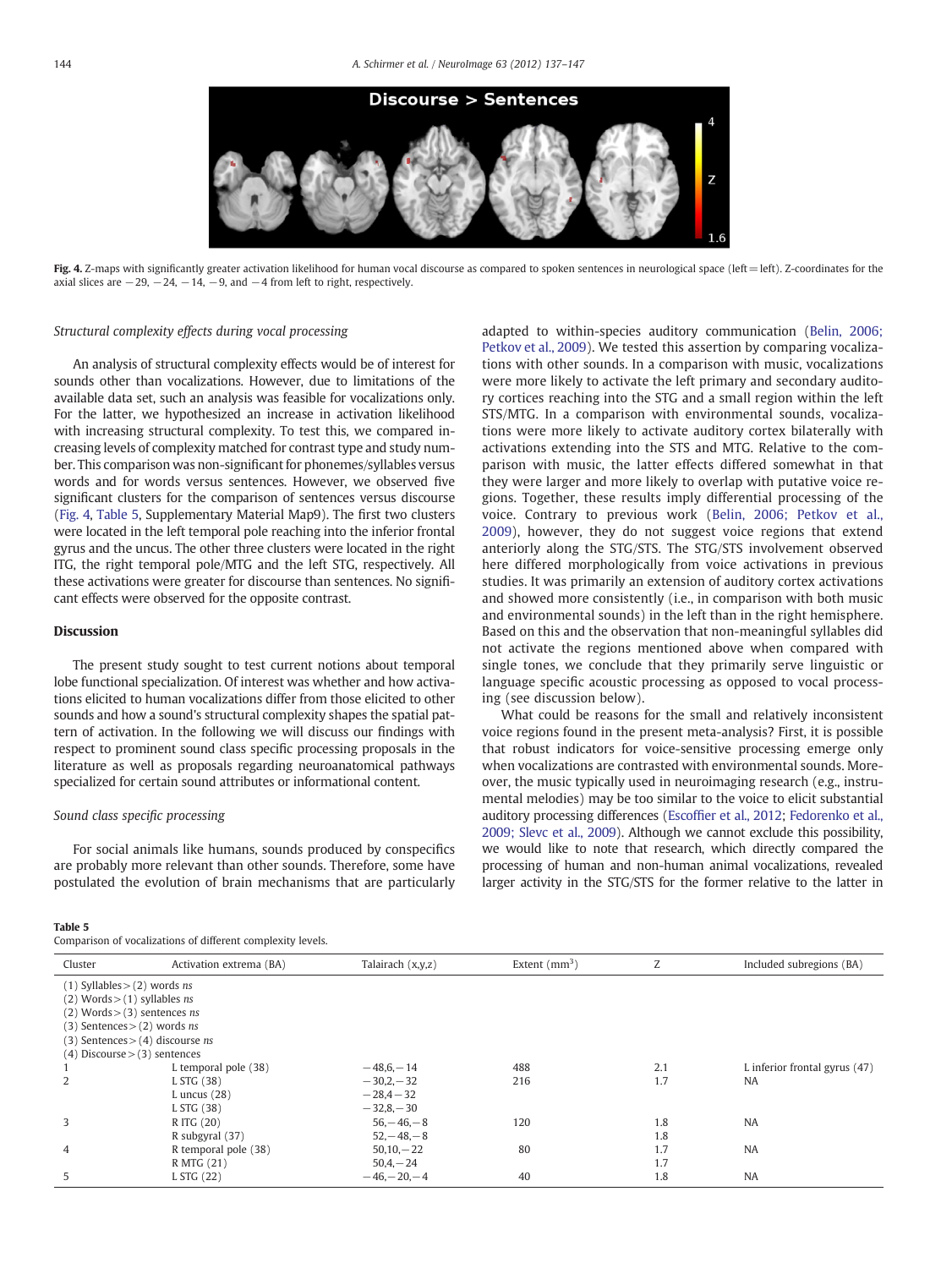human listeners ([Fecteau et al., 2004](#page-10-0)). This suggests that voice sensitive regions emerge even in a comparison with acoustically similar stimuli.

Therefore, we would like to provide a second possible explanation for the present results. This explanation derives from the nature of putative voice regions. Specifically, there is evidence from single cellrecordings in non-human primates that these regions are not "pure" in the sense that they support voice processing only [\(Perrodin et al.,](#page-10-0) [2011](#page-10-0)). Instead, they seem to maintain a mixture of voice-sensitive cells and cells that show no voice sensitivity. Moreover, while the voice-sensitive cells are particularly excited by vocal stimulation, they also respond to non-vocal stimulation. Thus, previous observations of voice regions in human functional imaging studies may be explained by differences in activation strength rather than the location of activations elicited by vocalizations relative to other sounds.

The present study was designed to identify differences in location of activations rather than activation strength. Using activation likelihood, it compared the spatial distribution of voice activations with the spatial distribution of activations from other sounds obtained in separate contrasts and studies. Thus, it could identify differences in spatial activation patterns but was essentially blind to differences in activation strength. Given that this approach resulted in little evidence for dedicated voice regions, particularly in the comparison between voice and music, the present findings corroborate the notion that the temporal lobe serves as an all-purpose sound processor that is simply more excited by human vocalizations. Due to their particular relevance, vocalizations, like other social stimuli such as faces or interpersonal touch [\(Escof](#page-10-0)fier [et al., 2010; Schirmer et al., 2011; Vuilleumier et al., 2001](#page-10-0)), may trigger bottom-up and/or top-down shifts in attention that enhance sensory processing.

Support for this reasoning comes from past research and the present study. Specifically, past research showed that emotional vocalizations elicit stronger activations in putative voice regions than do neutral vocalizations that are arguably less relevant ([Grandjean et al., 2005;](#page-10-0) [Schirmer et al., 2008](#page-10-0)). Furthermore, the present study found smaller differences between vocalizations and music than between vocalizations and environmental sounds. Given that the kind of music typically used in the studies that were examined here (e.g., instrumental melodies) was more similar to vocalizations in terms of acoustic properties and social relevance than were environmental sounds (Escoffi[er et al.,](#page-10-0) [2012](#page-10-0); [Remedios et al., 2009](#page-10-0)), music may also be more likely than environmental sounds to engage both bottom-up and/or top-down attention to enhance sensory processing.

A second hypothesis tested in the present meta-analysis was that speech and music processing are lateralized to the left and right hemispheres, respectively. In line with previous evidence, we observed a left-lateralization for speech. However, this lateralization effect was relatively small and while significant at the word level showed only subthreshold when collapsed across phonemes/syllables, words, sentences and discourse. Its location in the medial aspect of the primary auditory cortex suggests that it arises from hemispheric specialization in acoustic feature processing [\(Zatorre and Belin, 2001\)](#page-10-0) as opposed to linguistic processing.

Surprisingly, this meta-analysis failed to reveal a clear right hemisphere dominance for music. Although parts of secondary auditory cortex and the MTG had a greater activation likelihood in the right as compared to the left hemisphere, there were also two temporal regions that showed the opposite pattern. One region was located in the primary auditory cortex and overlapped with the lateralization cluster obtained for vocalizations. The other region was located in the MTG. Both regions were numerically greater than the regions that showed greater activation likelihood in the right hemisphere. Thus, left hemisphere mechanisms seem to be equally if not more important than right hemisphere mechanisms in the processing of music. The failure to observe a right lateralization for music may be due to our restricted focus on the temporal lobe. Perhaps such lateralization arises primarily in frontal ([Peretz et al., 1997; Yasui et al., 2009](#page-10-0)) and/or parietal regions [\(Confavreux et al., 1992](#page-10-0)).

Notably, activations to both vocalizations and music were less lateralized than activations to environmental sounds. Besides a left lateralization in the medial aspect of the primary auditory cortex that overlapped with the lateralization of vocalizations and music, environmental sounds showed a left lateralization for large parts of the STG and MTG. This conflicts with long standing notions of brain lateralization that saw the left hemisphere specialized for speech [\(Broca, 1863;](#page-10-0) [Wernicke, 1874](#page-10-0)). However, these notions were derived primarily from patients with hemispheric lesions rather than from more recent neuroimaging research. Moreover, a re-visitation of deficits incurred by hemispheric lesions has begun to challenge old models of hemispheric specialization. Among others such efforts revealed that certain language functions including the comprehension of prosody, irony and discourse require both left and right hemisphere mechanisms ([Pell, 2006; Schirmer](#page-10-0) [et al., 2001; Winner et al., 1998](#page-10-0)). Based on this and the present metaanalysis it seems that vocalizations and music are more likely to recruit processing in both hemispheres than are environmental sounds. Being less complex and non-communicative, the latter may be sufficiently represented by left hemisphere mechanisms with only a partial contribution from the right hemisphere.

#### Sound attribute specific processing

#### The anterior pathway

Previous work suggests that auditory processing involves an anteriorly directed pathway contained within the STG/STS supporting sound recognition [\(Belin and Zatorre, 2000; Rauschecker and Tian, 2000](#page-10-0)). The anterior extension of this pathway has been associated with factors such as acoustic complexity ([Binder et al., 2000; Schönwiesner et al.,](#page-10-0) [2005](#page-10-0)), sound intelligibility ([Scott et al., 2000\)](#page-10-0), and combinatory demands [\(Friederici, 2012; Lau et al., 2008](#page-10-0)). In line with this, the present study observed an anterior extension of activity within the STG/STS for all sounds tested. Its function was assessed in two ways. The first, and perhaps less appropriate, way was to compare speech with other sounds matched for contrast type and combinatory complexity. The rationale for this comparison was that speech may be acoustically more complex, due to its consonant/vowel structure and rich harmonic changes [\(Price, 2010\)](#page-10-0) and that this acoustic complexity would lead to greater activation. In line with this, we observed greater activation in the auditory cortex extending into the STG when comparing all vocalizations against music and spoken words against environmental sounds. Notably, however, these activations failed to demarcate a clear anterior pathway but merely extended laterally and ventrally from the primary auditory cortex. Moreover, no STG differences were observed in a contrast of phonemes/syllables and tones suggesting that the anterior pathway may be sensitive to sound features other than acoustic complexity.

A second way of elucidating anterior pathway function was to compare vocalizations of different structural complexity levels. Surprisingly, no differences emerged between syllables, words and sentences suggesting that they equally engage superior temporal cortex anterior to primary sensory regions (but see [DeWitt and Rauschecker, 2012](#page-10-0)). As one would expect sentences to engage more combinatorial processes than words and syllables, the functions of the anterior pathway also do not seem combinatorial in nature. Instead this pathway may support sound recognition in general and was hence activated across the different sound classes examined here. This would be in line with evidence that the anterior pathway is sensitive to sound intelligibility [\(Scott et](#page-10-0) [al., 2000](#page-10-0)). Additionally, the anterior pathway may play a role in discourse semantic processing. The latter can be inferred from the present finding that the bilateral temporal pole is more likely to be activated in response to spoken discourse relative to other speech sounds. As this activation was accompanied by activity in MTG and ITG one may speculate that the bilateral temporal pole is part of a widespread semantic network that integrates anterior and ventral processing streams. This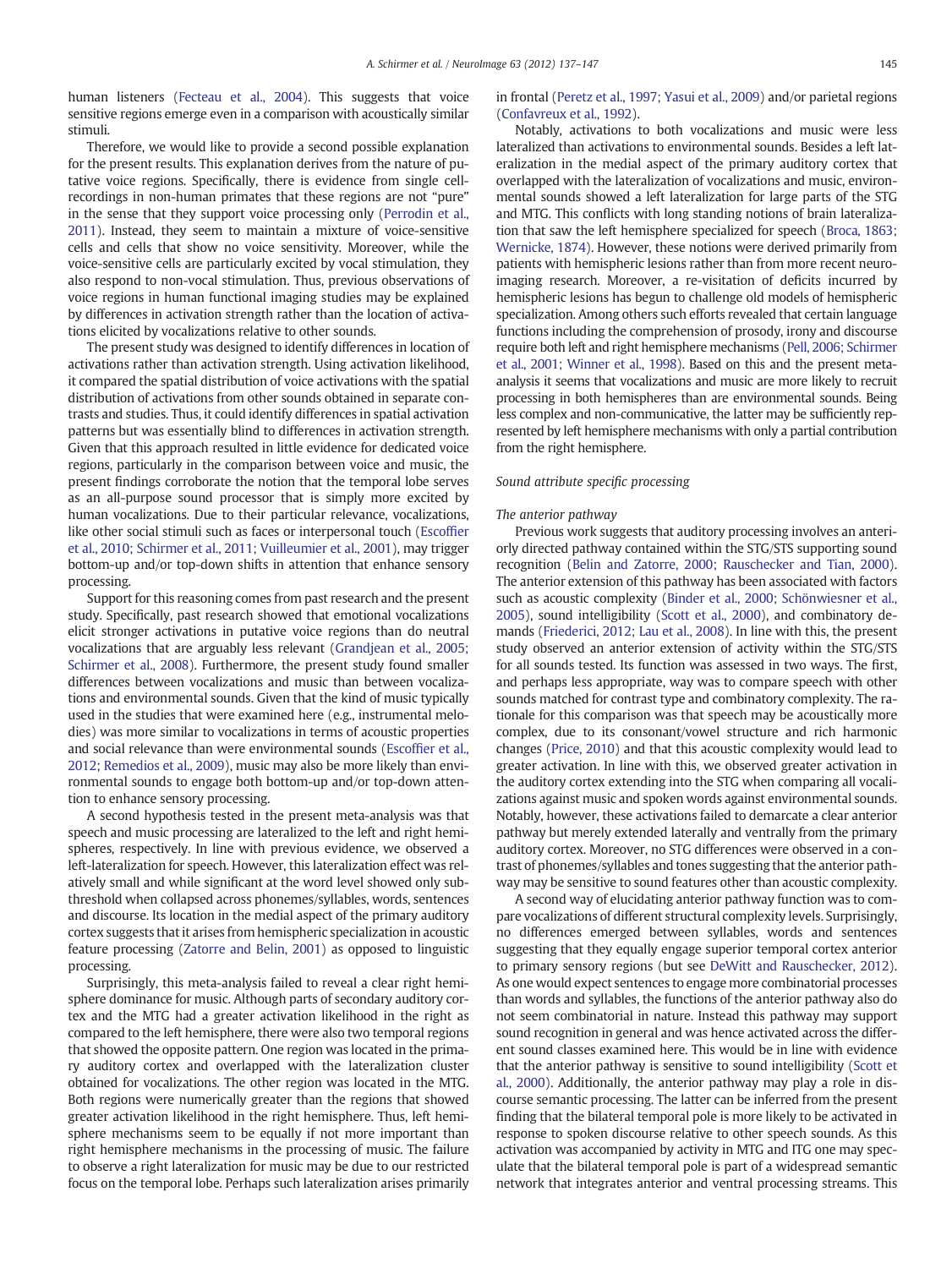<span id="page-9-0"></span>proposition is in line with the discovery of white matter fiber connections within the temporal lobe that connect MTG and ITG with anterior temporal lobe and eventually inferior frontal regions via the external capsule ([Saur et al., 2008; Weiller et al., 2011](#page-10-0)).

#### The posterior pathway

All sounds investigated in the present study activated regions extending posteriorly from the auditory cortex along the STG/STS. Such a posterior extension has been reported before and associated with a range of functions. These functions include spatial processing [\(Rauschecker and](#page-10-0) [Tian, 2000; Zatorre et al., 2002\)](#page-10-0), early mapping of sound to meaning [\(Lau et al., 2008\)](#page-10-0), perception of spectral change ([Belin and Zatorre,](#page-10-0) [2000\)](#page-10-0) and the activation of somatosensory and motor representations for sound embodiment ([Rauschecker and Scott, 2009](#page-10-0)). Due to methodological constraints, not all proposed functions could be examined here. However, one may consider implications of the present results for the processing of spectral change, sound-to-meaning mapping and sound embodiment.

A potential role of the posterior pathway in spectral change may be inferred from a comparison of sounds that entail much spectral change with sounds that entail little spectral change. Here, we approximated this comparison by contrasting spoken syllables with tones. As mentioned above, this contrast failed to activate the STG and thus did not demarcate a posterior pathway. A potential role of the posterior pathway in sound-to-meaning mapping, may be inferred from a comparison of speech and other sounds. Such a comparison might isolate sound-tomeaning mapping because listeners routinely assign meaning to speech but are less likely to do this for other sounds. Moreover, sound-tomeaning mapping should be least likely for music where notes do not neatly map onto semantic concepts and intermediate for environmental sounds whose source or underlying action is potentially recognizable (e.g., door closing). If true, involvement of the posterior pathway should be greatest for voice followed by environmental sounds and then music processing. The present findings do not fit this pattern. Although we found differences between voice and environmental sound processing, there were no differences between voice and music suggesting that the posterior pathway does not specifically support sound-to-meaning mapping. However, as we cannot exclude the possibility that soundto-meaning mapping is equally recruited for voice and music ([Koelsch,](#page-10-0) [2005](#page-10-0)), rejecting sound-to-meaning mapping as a function for the posterior pathway may be premature.

To gain insights into a potential role of the posterior pathway in sound embodiment, we considered comparing sounds that are readily embodied with sounds that are not. We reasoned that most of us are highly proficient in imitating our native language, able to hum along a tune but would have difficulties imitating environmental sounds such as thunder or rain. Moreover, as the social relevance of these sounds varies, so may the likelihood that we attempt imitation or embodiment. If true and the posterior pathway supports sound embodiment, it should be more likely to be activated by vocalizations and music relative to environmental sounds. In line with this, we found no differences between vocalizations and music, but a significant difference between vocalizations and environmental sounds in both hemispheres with the right hemisphere difference extending more posteriorly than the left.

#### The ventral pathway

The last pathway to be mentioned here extends from primary auditory cortex ventrally into the MTG and the inferior temporal lobe. It has been proposed to support the storage of lexical representations and/or conceptual information [\(Chandrasekaran et al., 2011; Hickok](#page-10-0) [and Poeppel, 2000; Lau et al., 2008](#page-10-0)). To test these proposals, we compared speech with music and environmental sounds as this should isolate lexical processing most likely to occur for speech. In accordance with our predictions, we found almost identical areas in the left MTG when speech was compared with music and when it was compared with environmental sounds. Interestingly, while the reversed comparison between music and speech was non-significant, the comparison between environmental sounds and speech returned an area, even more ventral than the above effect, in the right fusiform gyrus. We suspect that this arose from a greater likelihood of environmental sounds to activate visual conceptual information. Environmental sounds always reference concrete concepts, whereas speech references both concrete and, hard to visualize, abstract concepts (e.g., peace). Further indication for the ventral pathway's role in conceptual processing comes from the comparison of speech at different levels of combinatory complexity. Specifically, conceptually rich discourse activated right ITG more than sentences, words and syllables. Moreover, this area was in relative proximity to the area identified for environmental sounds suggesting that both serve similar roles.

#### Conclusions

Meta-analyses overcome many problems of individual-study neuroimaging research such as small sample sizes and the increased likelihood of false positive results [\(Yarkoni et al., 2010](#page-10-0)). However, they also bear inherent dangers associated with data reduction (e.g., consideration of activation peaks rather than all significant voxels) and potential confounds (i.e., systematic differences in studies examining two, to be contrasted, conditions). Therefore, meta-analyses cannot replace carefully designed individual studies but simply provide an additional, birds-eye viewpoint.

From this viewpoint, we failed to observe some of the sound class specific activation patterns reported in the literature and could not confirm many of the functions hitherto linked to anterior, posterior and ventral processing streams. However, we found evidence for these streams as well as some associated neurofunctional proposals. Based on this evidence it seems that all sounds activate an anterior stream that likely supports more general perceptual and/or discourse-level semantic processes. A posterior stream appears to contribute to sound embodiment, whereas a ventral stream appears relevant for the mapping of sounds to meaning and associated visual representations. One characteristic, common across these three streams, is that they exist in both hemispheres and are fairly bilaterally engaged especially for highly relevant sounds such as vocalizations and music. A second characteristic is that they are activated relatively independently of sound class and sound attributes such as acoustic complexity, spectral change or combinatory complexity. Instead, all streams rely on stored memory representations of perceptual, sentient or conceptual nature against which incoming sounds are matched for identification. As these representations emerge through interactions with one's auditory environment, the gross spatial organization of auditory processing within the temporal lobe is unlikely to depend on preexisting sound classes. Rather, it seems to depend on an all-purpose auditory brain system and a lifetime of sonic experiences.

Supplementary data to this article can be found online at http:// dx.doi.org/10.1016/j.neuroimage.2012.06.025.

#### Acknowledgments

We would like to thank Nicolas Escoffier for commenting on an earlier version of this manuscript. This work was supported by the NUS Young Investigator Award (WBS R581-000-066-101) and the A\*Star SERC grant (0921570130) conferred to AS. This study was also supported by the Swiss National Science Foundation (SNSF 105314\_124572/1 by DG) and by the National Center for Competence in Research in Affective Sciences at the University of Geneva.

#### References

Alain, C., Arnott, S.R., Hevenor, S., Graham, S., Grady, C.L., 2001. "What" and "where" in the human auditory system. Proc. Natl. Acad. Sci. U. S. A. 98 (21), 12301–12306.

Arnott, S.R., Binns, M.A., Grady, C.L., Alain, C., 2004. Assessing the auditory dual-pathway model in humans. Neuroimage 22 (1), 401–408.